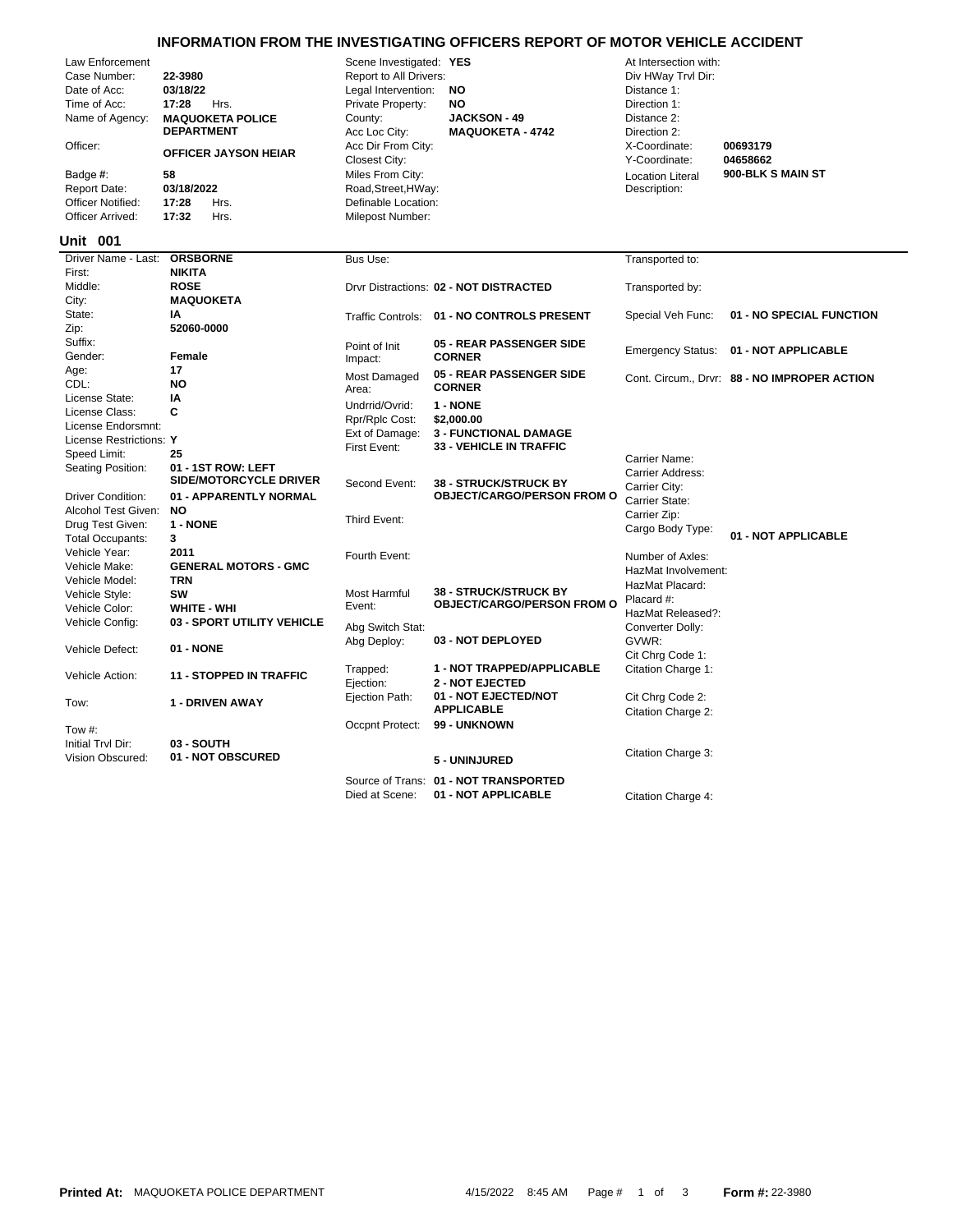## **002 Unit**

| Driver Name - Last:     | <b>BROMLEY</b>                  | Bus Use:            |                                             | Transported to:     |                                             |
|-------------------------|---------------------------------|---------------------|---------------------------------------------|---------------------|---------------------------------------------|
| First:                  | <b>PAISLEY</b>                  |                     |                                             |                     |                                             |
| Middle:                 | <b>MARIE</b>                    |                     | Drvr Distractions: 15 - INATTENTIVE/LOST IN | Transported by:     |                                             |
| City:                   | <b>MAQUOKETA</b>                |                     | <b>THOUGHT</b>                              |                     |                                             |
| State:                  | ΙA                              |                     | Traffic Controls: 01 - NO CONTROLS PRESENT  | Special Veh Func:   | 01 - NO SPECIAL FUNCTION                    |
| Zip:                    | 52060-0000                      |                     |                                             |                     |                                             |
| Suffix:                 |                                 | Point of Init       | <b>11 - FRONT DRIVER SIDE CORNER</b>        |                     | Emergency Status: 01 - NOT APPLICABLE       |
| Gender:                 | Female                          | Impact:             |                                             |                     |                                             |
| Age:                    | 19                              | Most Damaged        | <b>11 - FRONT DRIVER SIDE CORNER</b>        |                     | Cont. Circum., Drvr: 98 - OTHER (EXPLAIN IN |
| CDL:                    | <b>NO</b>                       | Area:               |                                             |                     | <b>NARRATIVE)</b>                           |
| License State:          | ΙA                              | Undrrid/Ovrid:      | 1 - NONE                                    |                     |                                             |
| License Class:          | C                               | Rpr/Rplc Cost:      | \$2,000.00                                  |                     |                                             |
| License Endorsmnt:      |                                 | Ext of Damage:      | <b>3 - FUNCTIONAL DAMAGE</b>                |                     |                                             |
| License Restrictions:   |                                 | First Event:        | 33 - VEHICLE IN TRAFFIC                     |                     |                                             |
| Speed Limit:            | 25                              |                     |                                             | Carrier Name:       |                                             |
| Seating Position:       | 01 - 1ST ROW: LEFT              |                     |                                             | Carrier Address:    |                                             |
|                         | SIDE/MOTORCYCLE DRIVER          | Second Event:       | <b>38 - STRUCK/STRUCK BY</b>                | Carrier City:       |                                             |
| Driver Condition:       | 01 - APPARENTLY NORMAL          |                     | <b>OBJECT/CARGO/PERSON FROM O</b>           | Carrier State:      |                                             |
| Alcohol Test Given:     | <b>NO</b>                       |                     |                                             | Carrier Zip:        |                                             |
| Drug Test Given:        | 1 - NONE                        | Third Event:        |                                             | Cargo Body Type:    |                                             |
| <b>Total Occupants:</b> | $\mathbf 1$                     |                     |                                             |                     | 01 - NOT APPLICABLE                         |
| Vehicle Year:           | 2007                            | Fourth Event:       |                                             | Number of Axles:    |                                             |
| Vehicle Make:           | <b>HYUNDAI - HYUN</b>           |                     |                                             | HazMat Involvement: |                                             |
| Vehicle Model:          | <b>SFE</b>                      |                     |                                             | HazMat Placard:     |                                             |
| Vehicle Style:          | SW                              | <b>Most Harmful</b> | <b>38 - STRUCK/STRUCK BY</b>                | Placard #:          |                                             |
| Vehicle Color:          | <b>GREEN - GRN</b>              | Event:              | <b>OBJECT/CARGO/PERSON FROM O</b>           | HazMat Released?:   |                                             |
| Vehicle Config:         | 03 - SPORT UTILITY VEHICLE      | Abg Switch Stat:    |                                             | Converter Dolly:    |                                             |
|                         |                                 | Abg Deploy:         | 03 - NOT DEPLOYED                           | GVWR:               |                                             |
| Vehicle Defect:         | 01 - NONE                       |                     |                                             | Cit Chrg Code 1:    |                                             |
|                         |                                 | Trapped:            | 1 - NOT TRAPPED/APPLICABLE                  | Citation Charge 1:  |                                             |
| Vehicle Action:         | 01 - MOVEMENT ESSENTIALLY       | Ejection:           | <b>2 - NOT EJECTED</b>                      |                     |                                             |
|                         | <b>STRAIGHT</b>                 | Ejection Path:      | 01 - NOT EJECTED/NOT                        | Cit Chrg Code 2:    |                                             |
| Tow:                    | 1 - DRIVEN AWAY                 |                     | <b>APPLICABLE</b>                           | Citation Charge 2:  |                                             |
|                         |                                 | Occpnt Protect:     | 99 - UNKNOWN                                |                     |                                             |
| Tow #:                  |                                 |                     |                                             |                     |                                             |
| Initial Trvl Dir:       | 03 - SOUTH<br>01 - NOT OBSCURED |                     |                                             | Citation Charge 3:  |                                             |
| <b>Vision Obscured:</b> |                                 |                     | 5 - UNINJURED                               |                     |                                             |
|                         |                                 |                     | Source of Trans: 01 - NOT TRANSPORTED       |                     |                                             |
|                         |                                 | Died at Scene:      | 01 - NOT APPLICABLE                         | Citation Charge 4:  |                                             |
|                         |                                 |                     |                                             |                     |                                             |

## **Accident Environment**

| First Harmful Event Loc:                                   | 01 - ON ROADWAY               | <b>Roadway Characteristics</b>                                  |                                                     |
|------------------------------------------------------------|-------------------------------|-----------------------------------------------------------------|-----------------------------------------------------|
| Manner of Crash/Collision:                                 | 03 - REAR END (FRONT TO REAR) | Environment:                                                    | 01 - NONE APPARENT                                  |
| Light Conditions:                                          | 1 - DAYLIGHT                  | Roadway:                                                        | 01 - NONE APPARENT                                  |
| <b>Weather Conditions:</b>                                 | 05 - RAIN                     |                                                                 |                                                     |
|                                                            |                               | Type of Road Junc/Feat:                                         | 05 - DRIVEWAY ACCESS (RELATED, NOT IN)              |
| Surface Conditions:                                        | 02 - WET                      |                                                                 |                                                     |
| Workzone Related:                                          | <b>NO</b>                     | FRA No.:<br>Horizontal Alignment:<br><b>Vertical Alignment:</b> |                                                     |
| Activity:<br>Location:<br>Type:<br><b>Workers Present:</b> |                               |                                                                 | First Harmful Evt of Crash: 33 - VEHICLE IN TRAFFIC |
| <b>Narrative</b>                                           |                               |                                                                 |                                                     |

Unit 001 was stopped in traffic waiting for traffic to clear to make a left turn into the Horseshoe Pond Recreational Park. Unit 002 did not see that Unit 001 was stopped and struck the<br>right rear corner of Unit 001 with t